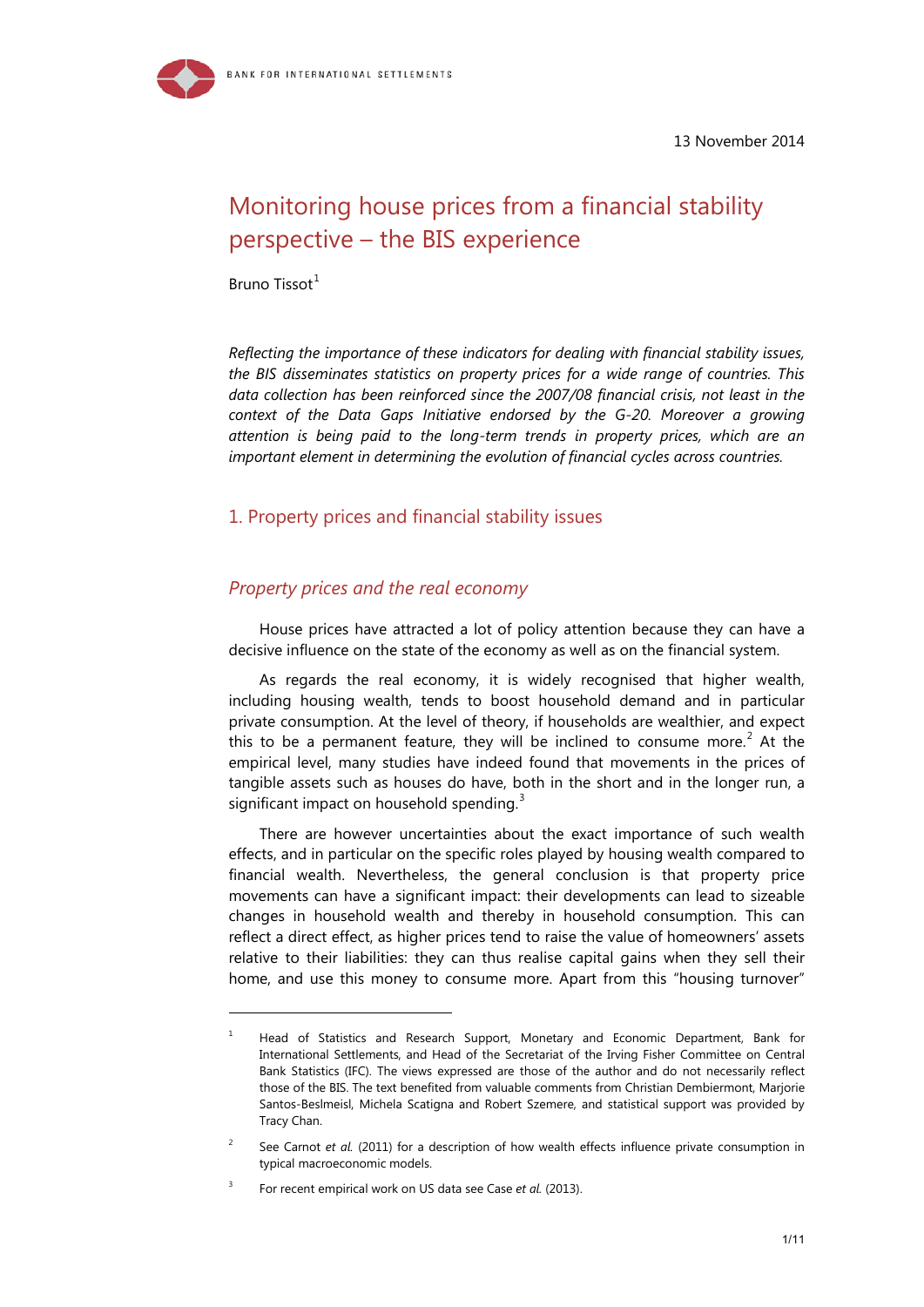channel (ie the actual selling of the house at a price above its earlier acquisition price), in many countries (and prominently in the United States) households can also benefit from an indirect effect of house prices, by taking out equity gains without selling their collateral (ie their houses): they will simply be able to borrow more against the (higher) value of their houses. It is generally estimated that the development of the mortgage industry as well as the liberalisation of financial services has amplified this trend in many economies. Indeed, housing equity withdrawal – the extraction of housing wealth through borrowing against housing collateral in excess of investment in residential property – is generally considered to have added substantially to household purchasing power in recent periods of rising house prices.<sup>[4](#page-1-0)</sup>

These mechanisms can have quite a disturbing impact on the real economy.  $5$ First, wealth effects are hard to measure. Perceived rise in house prices in general in a country may well lead households to think they are richer while, in fact, the value of their own house may evolve differently. One reason is that tangible assets such as houses are not very liquid and are not exchanged on a market like financial assets are. Information on house prices is also scattered, so that prices can differ largely from one site to another; and, within the same location, they will vary depending on characteristics that are hard to assess precisely (size, quality, environment etc). The price discovery mechanism is therefore rather uncertain.

Second, developments in house prices may well trigger false expectations among households. Higher prices can induce them to think that they are "richer". But if the nominal value of houses goes up while the actual stock of fixed assets remain the same, this increase in wealth merely reflects redistribution among homeowners and the others. While households selling their houses may realise sizeable capital gains, new buyers would have to spend more for the same housing services. And non-homeowners will have to pay higher rents in the longer run as rents will progressively have to adjust to higher prices. Even homeowners keeping their homes do often not realise that the housing services they provide to themselves (ie owners' imputed rents) have seen their prices going up relative to other goods and services. So, in principle, the higher cost of housing services should reduce the relative demand for other products, at least for those households who do not own their houses. The fact that during episodes of rising house prices the opposite is observed (ie consumption of all goods and services goes up) is a disturbing element in this context.

## *Property prices, debt and the financial system*

-

One reason for the apparent puzzle above is that the impact of higher prices is usually associated with an increase in debt, either to buy a house or to borrow against the higher value of households' current house. This increase in debt will in turn support household demand. If this allows for a more efficient intertemporal smoothing of consumption, the total impact on the economy could be positive. For instance, if households are credit-constrained, higher prices would help them to borrow more, and improve their long-term consumption patterns. This would lead

<span id="page-1-0"></span><sup>&</sup>lt;sup>4</sup> See Debelle (2004) for a general overview of the impact of housing equity withdrawal in advanced economies, as well as BIS (2005; Chapter II: The global economy).

<span id="page-1-1"></span><sup>&</sup>lt;sup>5</sup> Cf BIS (2002) for a related discussion on borrowing conditions, wealth effects and household spending (Chapter II: Developments in the advanced industrial economies).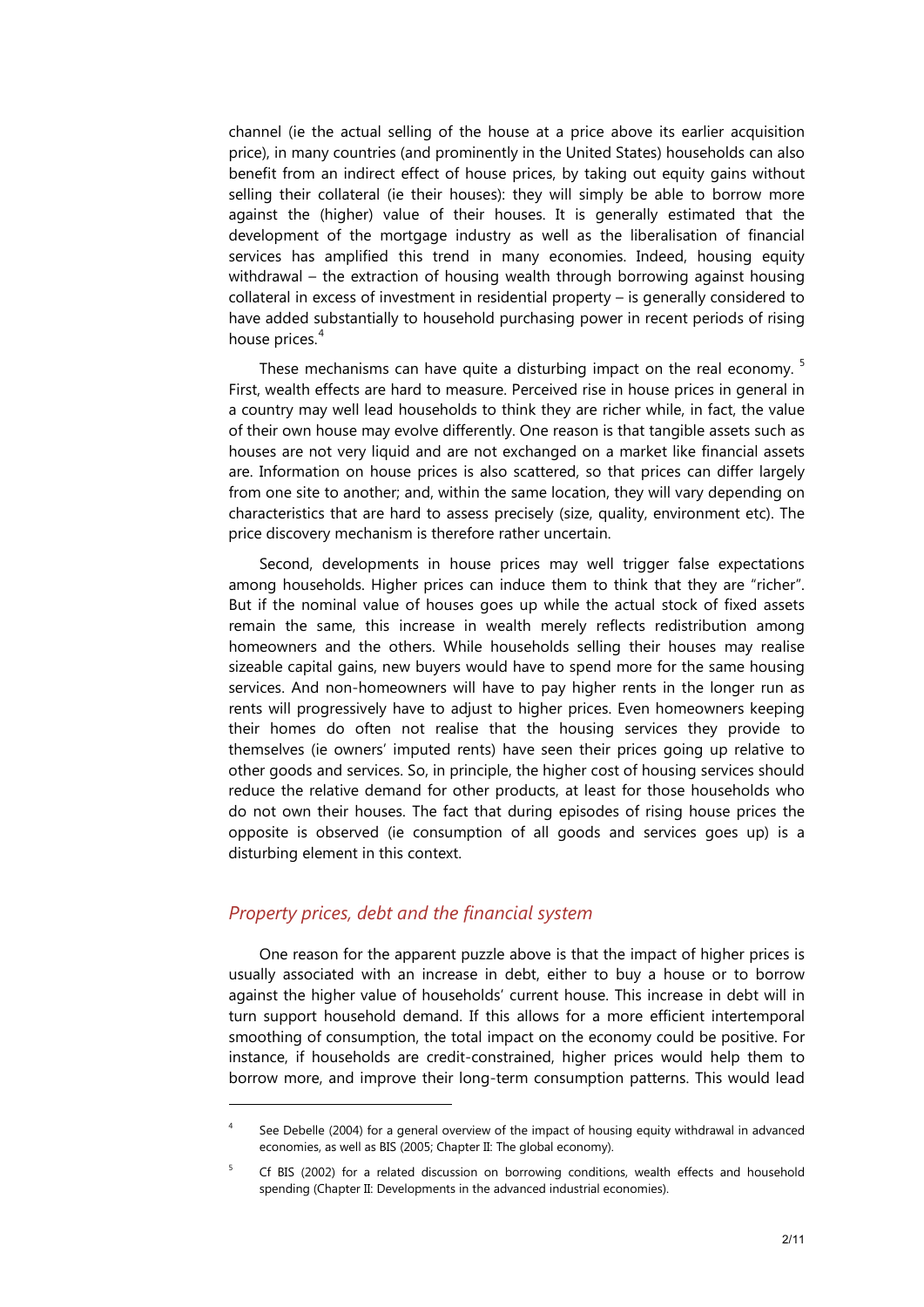to a better allocation of resources in the economy and possibly to stronger longterm growth: typically less finance constrains today can bring consumption closer to its "optimal" level, leading to higher input and more resources to repay debt afterwards. However, such potential long-term benefits are uncertain and hard to assess. And, in addition, experience suggests that the main consequence of higher prices is to excessively boost demand and leverage in unsustainable way: this means that after the upswing households generally realise that they are less rich then they thought, and that they have to repay their debt.

While house price fluctuations can have a destabilising effect on the real economy, by boosting demand and raising leverage in a way that cannot be sustained, BIS work suggests that their impact of the financial system may be even more debilitating. Here again the mechanism at stake is that property prices usually play an important role in determining the value of collateral that can be mobilised by economic agents to access finance. This can have a self-reinforcing effect: rapid increases in credit, particularly mortgage, drive up property prices, which in turn increase collateral values and thus the amount of credit the private sector can obtain. This mutually reinforcing interaction between financing constraints and perceptions of value and risks has typically been an important driver of financial bubbles.<sup>[6](#page-2-0)</sup> For many years the BIS has worked on these issues, highlighting the importance of asset prices development – esp. property prices – in driving so-called financial cycles.<sup>[7](#page-2-1)</sup>

# 2. Property prices in BIS statistics

#### *International recommendations*

1

The 2007/08 financial crisis underscored the importance of having sufficient statistical information to address financial stability issues (Borio, 2013). The G-20 accordingly requested the IMF and the Financial Stability Board (FSB) to identify the related main data gaps and to provide proposals to address them. These proposals were part of the 20 recommendations of the Data Gaps Initiative (DGI), endorsed by the G-20 Ministers of Finance and Central Bank Governors in 2009.<sup>[8](#page-2-2)</sup> This initial step was followed by regular annual DGI progress reports to the G-20. $9$ 

One of the key data gaps identified in this context related to property prices. It was emphasised that "*data on the stock of dwellings, the associated price levels and their changes over time are critical ingredients for understanding household wealth, its evolution over time, and for the vulnerability of households' financial position*." Moreover it was recognised that "*where data exist, their international comparability is limited*."

<span id="page-2-0"></span><sup>&</sup>lt;sup>6</sup> For a short introduction on the financial cycle, see BIS (2014a; Chapter IV: Debt and the financial cycle: domestic and global).

<span id="page-2-1"></span> $7$  See the review by Borio and M Drehmann (2009) of the leading indicators of banking system distress, extended to incorporate explicitly property prices.

IMF and FSB (2009). For an analysis of the DGI initiative, see also Heath (2013).

<span id="page-2-3"></span><span id="page-2-2"></span><sup>&</sup>lt;sup>9</sup> See for instance IMF and FSB (2014) for the last progress report.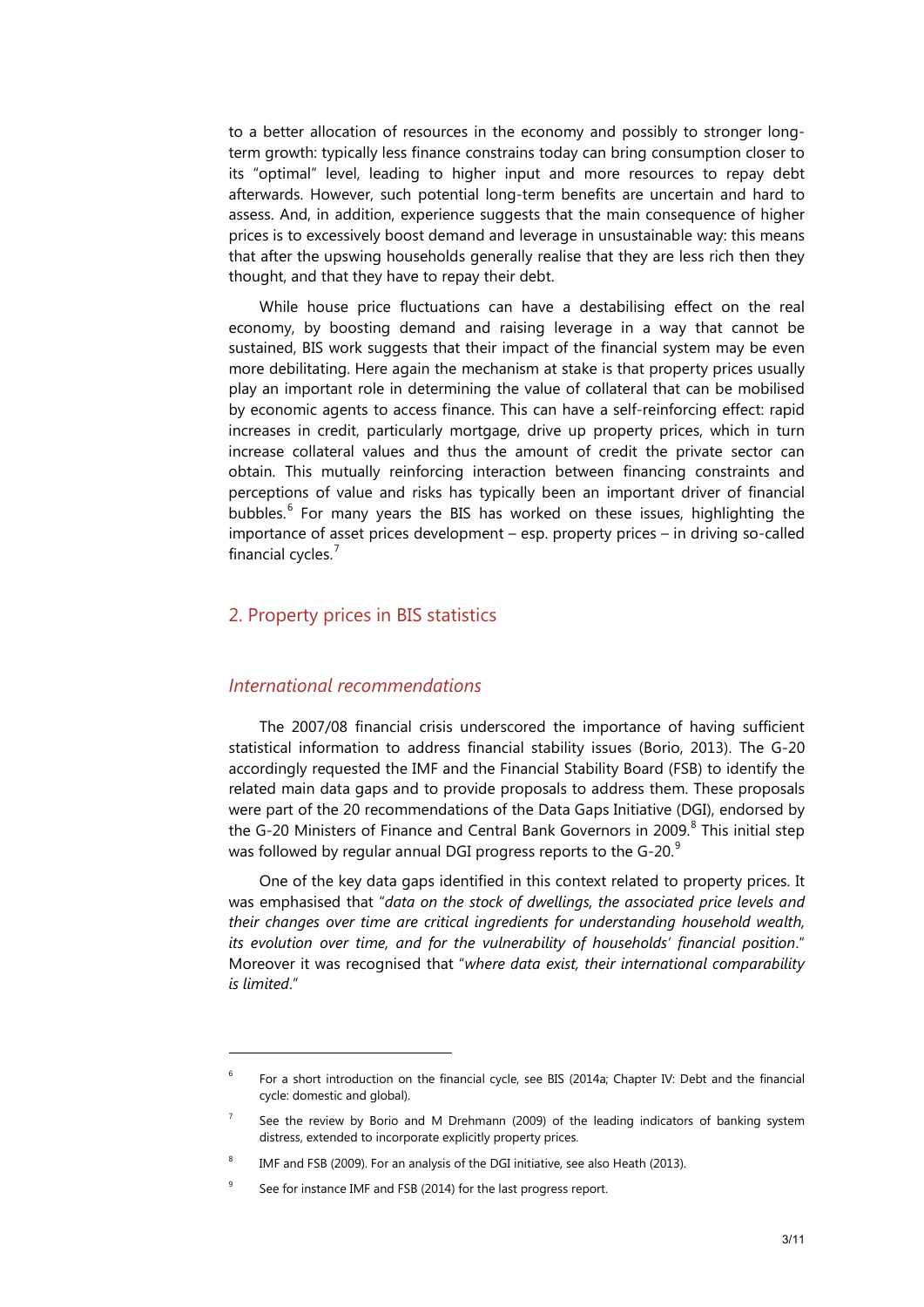To address these issues, it was agreed to work on two important areas, forming the basis of the 19<sup>th</sup> DGI recommendation. One was to enhance the methodological underpinning of house prices statistics, by developing a Handbook on real estate price indices; $^{10}$  $^{10}$  $^{10}$  this work was led by Eurostat under the auspices of the Inter-Secretariat Working Group on Price Statistics representing various international organisations. A second area was to improve the availability and dissemination of country data on property prices. The BIS and its member central banks were explicitly requested to investigate dissemination on the BIS website of publicly available data on real estate prices. And the  $IAG<sup>11</sup>$  $IAG<sup>11</sup>$  $IAG<sup>11</sup>$  was asked to include this information in the Principal Global Indicators (PGI) website maintained by the IMF.

#### *BIS dissemination work*

The BIS and its member central banks had collected a large number of real estate price indicators from various countries around the world well before the DGI recommendations were issued. In 1989 the BIS already started to collect residential property price for research purposes.<sup>[12](#page-3-2)</sup> The BIS data collection has also been useful to a number of international institutions for setting up their own databases, in particular the ECB,<sup>[13](#page-3-3)</sup> the OECD research data base,<sup>[14](#page-3-4)</sup> and the IMF's Global House Price Index. [15](#page-3-5)

Over the years, the various national data providers have been invited to agree that the BIS also disseminates these data to the general public. Following the approval of the relevant central banks, the BIS started in July 2010 a regular monthly publication of residential property prices. The coverage of these statistics has increased from 37 countries at that time to 56 to date, among which 18 of the G20 countries. The number of series published today by the BIS is above 300, as series can refer to different types of dwellings and/or areas.<sup>[16](#page-3-6)</sup>

The BIS property price statistics currently include three data sets. The first is a detailed data set on nominal residential property prices for 56 countries. For each country, several original series are available at different frequencies. The data differ significantly from country to country - for instance, in terms of type of property, area covered, property vintage, compilation method, and quality and/or seasonal adjustments.<sup>[17](#page-3-7)</sup> This first data set is updated on a monthly basis.

-

<span id="page-3-2"></span><sup>12</sup> See Borio *et al.* (1994).

- <span id="page-3-4"></span><sup>14</sup> See [http://www.oecd.org/eco/outlook/focusonhouseprices.htm.](http://www.oecd.org/eco/outlook/focusonhouseprices.htm)
- <span id="page-3-5"></span> $^{15}$  IMF (2014).
- <span id="page-3-6"></span><sup>16</sup> See BIS's page on property prices statistics on http://www.bis.org/statistics/pp.htm.
- <span id="page-3-7"></span><sup>17</sup> See Scatigna *et al.* (2014) for a presentation of the BIS work, as well as Scatigna and Szemere (2014) for a review of the main cross-country differences and also of the difficulty to focus on a single indicator even within a single country like Germany.

<span id="page-3-0"></span> $^{10}$  Cf Eurostat (2013).

<span id="page-3-1"></span><sup>11</sup> The Inter-Agency Group on Economic and Financial Statistics (IAG), comprises the Bank for International Settlements (BIS), the European Central Bank (ECB), Eurostat, the International Monetary Fund (IMF, Chair), the Organisation for Economic Co-operation and Development (OECD), the United Nations (UN) and the World Bank (WB). It was established in 2008 to coordinate statistical issues and data gaps highlighted by the global crisis and to strengthen data collection.

<span id="page-3-3"></span><sup>13</sup> Cf the ECB Statistical Data Warehouse o[n http://sdw.ecb.europa.eu/](http://sdw.ecb.europa.eu/) (selection Economic Concepts / Prices, output, demand and labour market / Prices).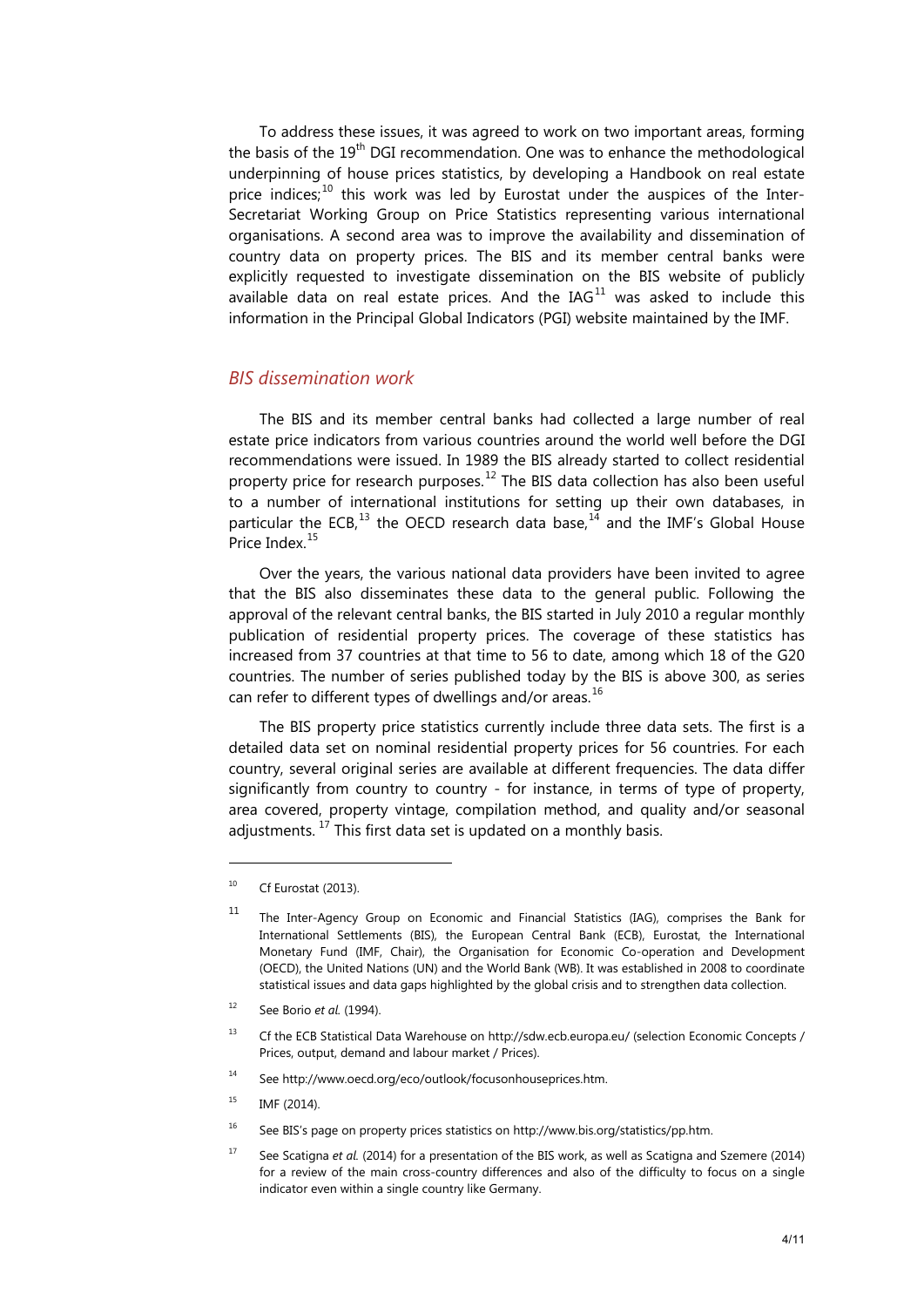The BIS has also compiled selected indicators. This second dataset of selected series has been derived from the first, detailed data set to facilitate access for users and enhance comparability. It constitutes some sort of "reference series" for nominal and real residential property prices (real series being the nominal price series deflated by the consumer price index), available for 56 countries at a quarterly frequency, both in levels and in growth rates - ie four series per country. The BIS has based its selection on the Handbook on Residential Property Prices, its own experience and the expertise of the various central banks. An economic analysis based on the selected indicators is also released on a quarterly basis by the BIS, with a particular focus on longer-term developments.<sup>[18](#page-4-0)</sup>

A third data set comprises the long series on nominal residential property prices compiled by the BIS for 18 advanced economies at a quarterly frequency, starting in 1970 (this data set is currently being expanded to include a number of emerging market countries). For each country, a single series is available, based on the existing sources on a best effort basis and the use of statistical techniques when needed to extend the series.

This long-term data set has proved to be very useful for the kind of analyses performed by the BIS that focus on how long-term developments in asset prices can influence financial stability conditions. This approach is somewhat different from "traditional" analyses which often place a greater value on enhancing the quality of house prices data and their comparability across countries. Such enhancements are certainly very much welcome, and the BIS selected series referred above put indeed a premium on cross-country comparability. But in practice there is a trade-off between the greater quality/comparability of the data and the length of their time span. Analysing financial stability issues often requires focusing on long-term series that are constructed using various sources. The "price to pay" is to accept to deal with imperfect data, ie data that are of a lower quality and/or are less comparable across countries and/or are not homogeneous over time (because of the need to extend the series using various inputs). These drawbacks are compensated by the usefulness of having the BIS long-term data set that is available for a period of time that is long enough to cover the (long) financial cycles and identify "turning points".

Another point to note in this debate is that trying to have perfectly comparable data for house prices may well turn out to be an indefinite quest. Despite all international harmonisation efforts, data still differ widely among countries in terms of type of dwellings: in some cases the data available reflect the price of land and not of actual dwellings; for other countries, property prices data for the main cities may be more interesting than country-wide aggregates, for instance when housing price developments in large cities (eg London) are known to have important consequences for financial institutions in particular.

#### 3. Examples of analyses

#### *Long-term developments in house prices*

The stock of housing change only slowly over time, suggesting that house prices should display interesting patterns over the long run. For instance,

-

<span id="page-4-0"></span>See for instance BIS (2014b).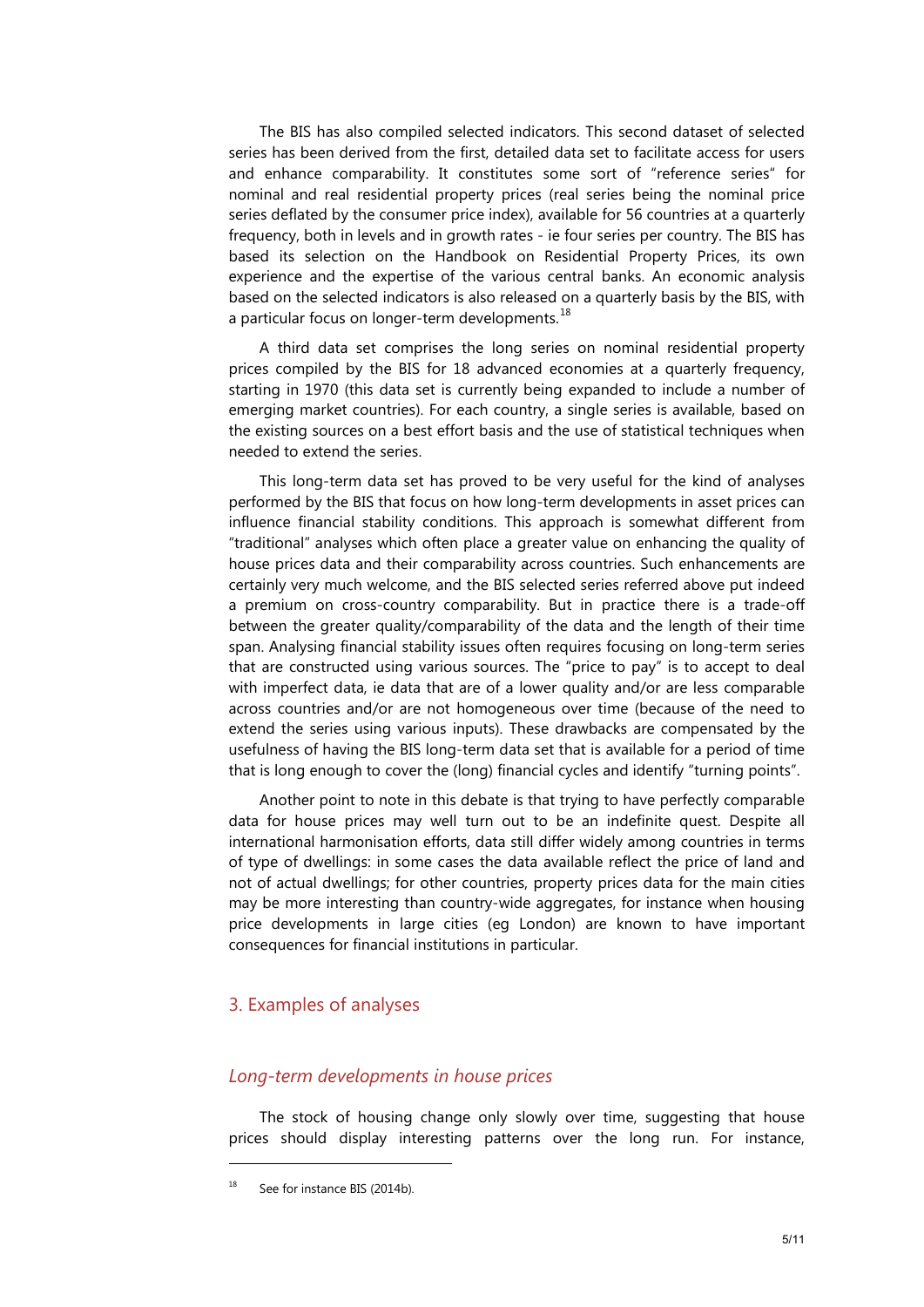households tend to keep their houses for a long period before selling it. House price adjustments<sup>[19](#page-5-0)</sup> then tend to be delayed and take more time than "traditional" economic variables. Standard monitoring exercises, which typically focus on the recent few years and the near-term horizon, have therefore to be complemented by a longer-term view when assessing the evolution of house prices. In addition, assessing current house price movements deserve to be put in historical perspective, by comparison with past house price cycles.

Indeed the long-term series compiled by the BIS for most advanced economies show some quite interesting patterns. Three groups of countries can be identified from this perspective (cf Graph 1).



A first group (the "*correcting countries*") includes the vast majority of industrial countries that have seen a sharp downward correction in their house prices after the

-

<span id="page-5-0"></span><sup>&</sup>lt;sup>19</sup> There are multiple factors driving house prices (impact of macro factors in particular interest rates as well as of national policies such as homeownership subsidies, tax deductibility etc). For an introduction on the modelling of asset prices, see Carnot *et al.* (2010), and for a very recent analysis of the influence of fundamental factors on house prices, see Goldman Sachs Global Macro Research (2014).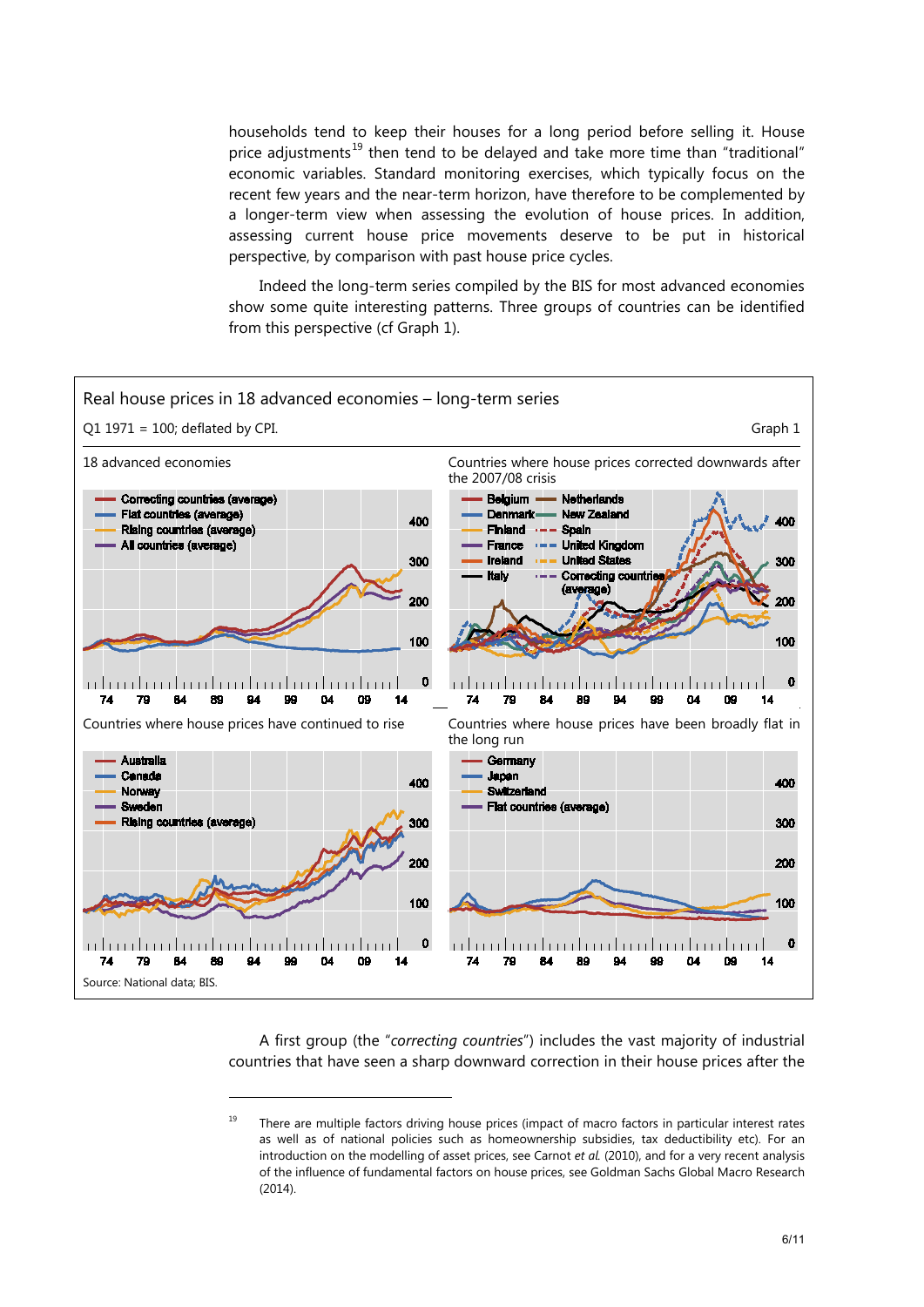2007/08 crisis. This correction was particularly important for countries such as Ireland and Spain, and also the United States and the United Kingdom. Interestingly, this sudden adjustment was not the first one observed in the recent decades: several countries also experienced some house price bubble/bust patterns in the late 1970s and again at the end of the 1980s. But what was quite unprecedented in the 2007/08 episode was (i) the amplitude of the variation in house prices compared to previous episodes, (ii) the synchronicity of these movements observed across many industrial countries, and (iii) the fact that, even after their sharp correction, house prices remained at relatively high levels from an historical perspective (cf in particular the United Kingdom and, to a lesser extent, the United States).

The second group (the "*rising countries*") includes the very few countries where house prices have been barely affected during the 2007/08 crisis, such as Australia, Canada and Sweden. The rhythm of house price increases appears to have slowed a little after 2007, but prices have generally continued to trend upwards. Although they look at relatively high levels from an historical perspective, they have not experienced the kind of very rapid growth that characterised the various countries of the first group in the run up to the 2007/08 crisis.

The third group of countries comprises Japan, Germany and Switzerland, where real house prices have been relatively subdued over the past few decades. The bubble observed in Japan in the late 1980s, which has been identified by many observers as a key factor explaining Japan's subsequent financial crisis, looks relatively modest compared to the recent developments observed in advanced economies. Similarly, a significant increase in house prices appears to be under way in Switzerland, but this upturn looks relatively limited both from an historical perspective in Switzerland (for instance, it compares to the previous expansion observed in the 1980s) as well as from a cross-country perspective.

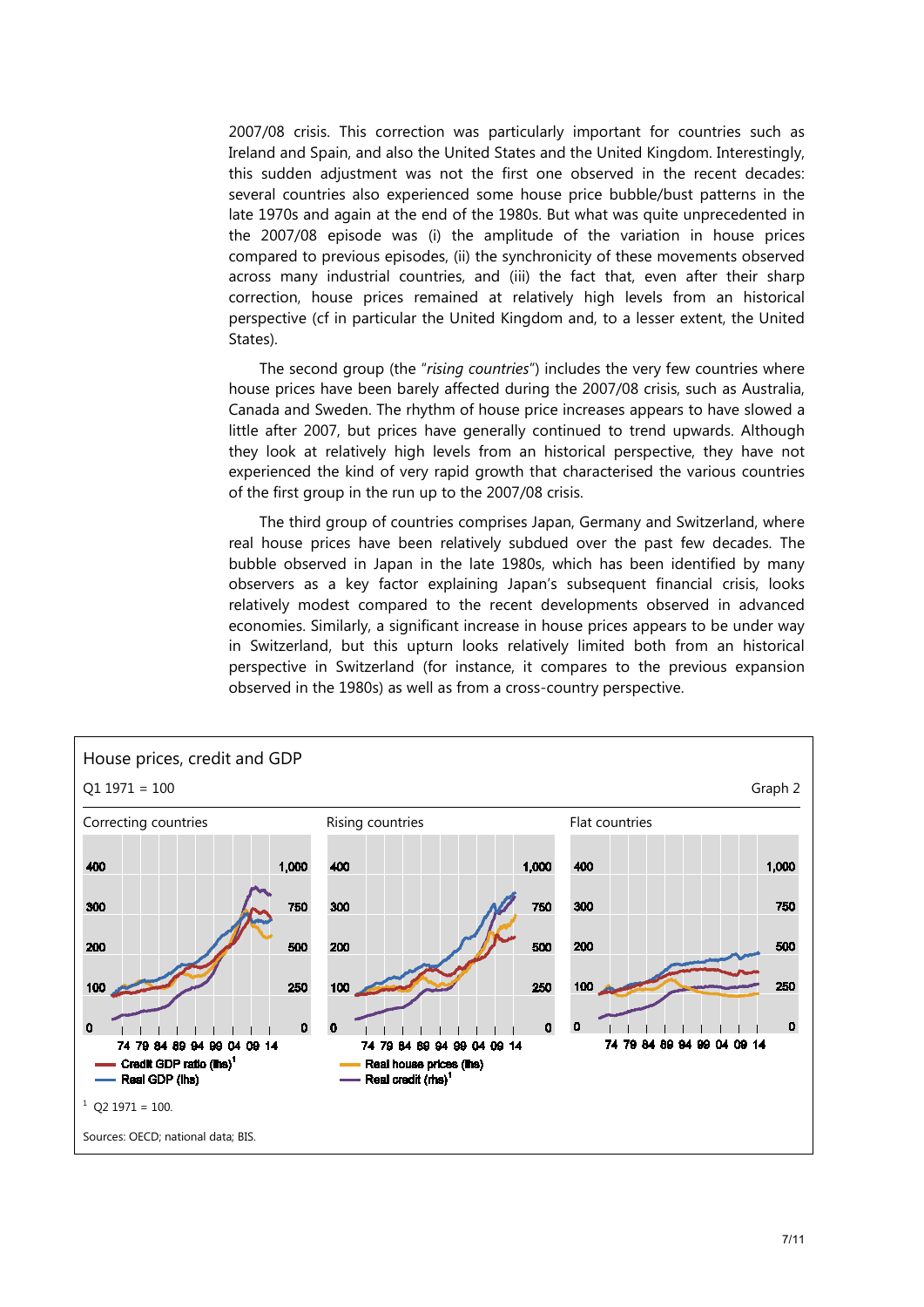#### *Property prices and the business cycle*

Another interesting aspect from a long-term perspective is how house prices relate to the business cycles. As analysed above, one widely-shared but debated view is that in some countries households can benefit from wealth effect by better smoothing their consumption over time. If this was economically efficient it should raise the intertemporal allocation of resources in the economy and, at the end, improve long-term well-being. The long-term data set maintained by the BIS can shed some light on this issue.

The data presented in Graph 2 provide a visual comparison of house price developments and the state of the business cycle, proxied by the evolution of real GDP. The evidence is quite mixed. On the one hand, the *correcting countries* (that is the vast majority of industrial countries) appear to have experienced a relatively parallel increase in house prices and GDP in the past few decades; but the growth in house prices was much stronger from the one of output in the years leading to the 2007/08 financial crisis. And the disconnection was even more noticeable after the crisis, when house prices collapsed while output behaved better.

Perhaps the most striking evidence relates to the "*flat countries*", where real GDP has evolved in recent decades in a quite different way from house prices. Such a disconnect between strong output growth and weaker house prices was also apparent during earlier episodes in the "*rising countries*", for instance in the 1990s, as well as in the "*correcting countries*" (cf in the early 1980s and in the 1990s).

# *Property prices, asset prices and the credit cycle*

1

A third area where house prices can provide useful information from a longterm perspective is the interaction with other asset prices and with the development of financial cycles.<sup>[20](#page-7-0)</sup> The BIS has set up a long-term data base of credit<sup>[21](#page-7-1)</sup> to the private sector, which, combined with the long-term property prices series, can provide interesting lessons.

The charts presented in Graph 2 for advanced economies seem to support BIS long-standing analyses that asset prices in general and the credit-to-GDP ratio tend to interact in the longer run – that is at the time horizon of the financial cycles.<sup>[22](#page-7-2)</sup> In the *correcting countries*, the evolutions of house prices both before and after the 2007/08 crisis have been mirrored by similar developments in the credit-to-GDP ratio, although this was less the case in the preceding decades. In the *flat countries*, characterised by subdued developments in house prices compared to other countries, the credit-to-GDP ratio has evolved in a very slow manner over the past few decades. Lastly, the *rising countries* have experienced a relatively stabilisation in their credit-to-GDP ratio since 2007/08, supporting the view that the expansion in house prices that continues to be observed recently may not be so "unsustainable" from an historical perspective.

<span id="page-7-0"></span> $20$  See Goodhart and Hofmann (2008) for an assessment of the linkages between house prices, monetary variables and the macroeconomy.

<span id="page-7-1"></span><sup>21</sup> In addition to the research work on house prices mentioned above, see Dembiermont *et al.* (2013) for a presentation of BIS work on long-term credit series.

<span id="page-7-2"></span><sup>&</sup>lt;sup>22</sup> See Drehmann (2013) for an analysis of credit-to-GDP gaps as early warning indicators for systemic banking crises and for identifying emerging vulnerabilities.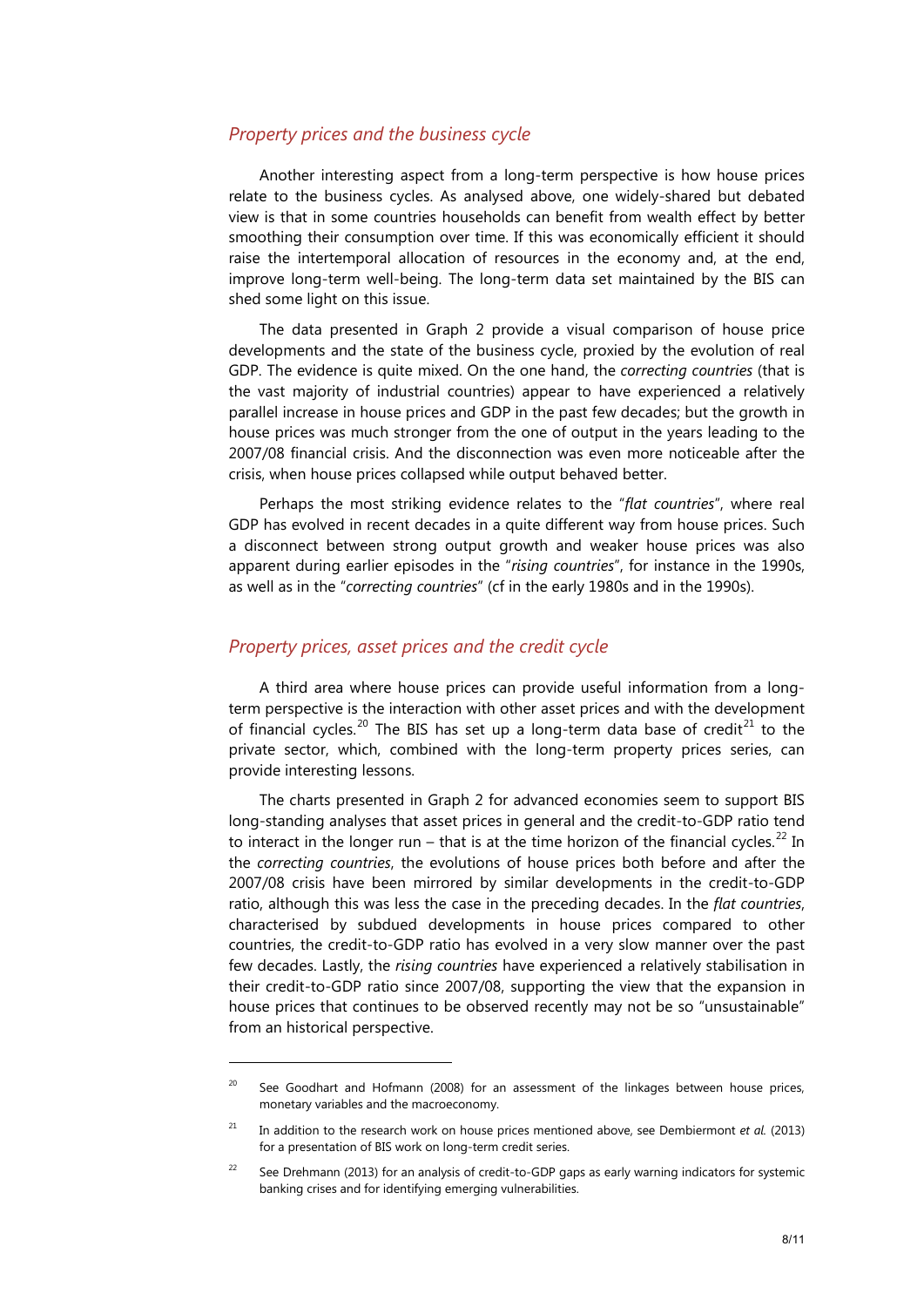As regards emerging Asia, there are limited long series available. Graph 3 shows the same indicators as in Graph 2 for South Korea, Malaysia and Thailand. While house prices have tended to go up significantly in Asia in recent years, in the longer run the evolution has been less impressive compared to advanced economies, at least for the three economies considered in Graph 3. One can also note that the trends in real house prices do not seem to have moved in sync with (strong) economic growth over the past few decades. Lastly credit-to-GDP ratios seem to exhibit useful information content in these countries too.



The analyses and possible relationships presented above would deserve to be more formally tested, and there is indeed a lot of ongoing work conducted at the BIS in identifying and measuring the contribution of asset prices to the formation of the financial cycles. The important point is that the long-term house prices database maintained by the BIS is an important and useful element to be considered in this work.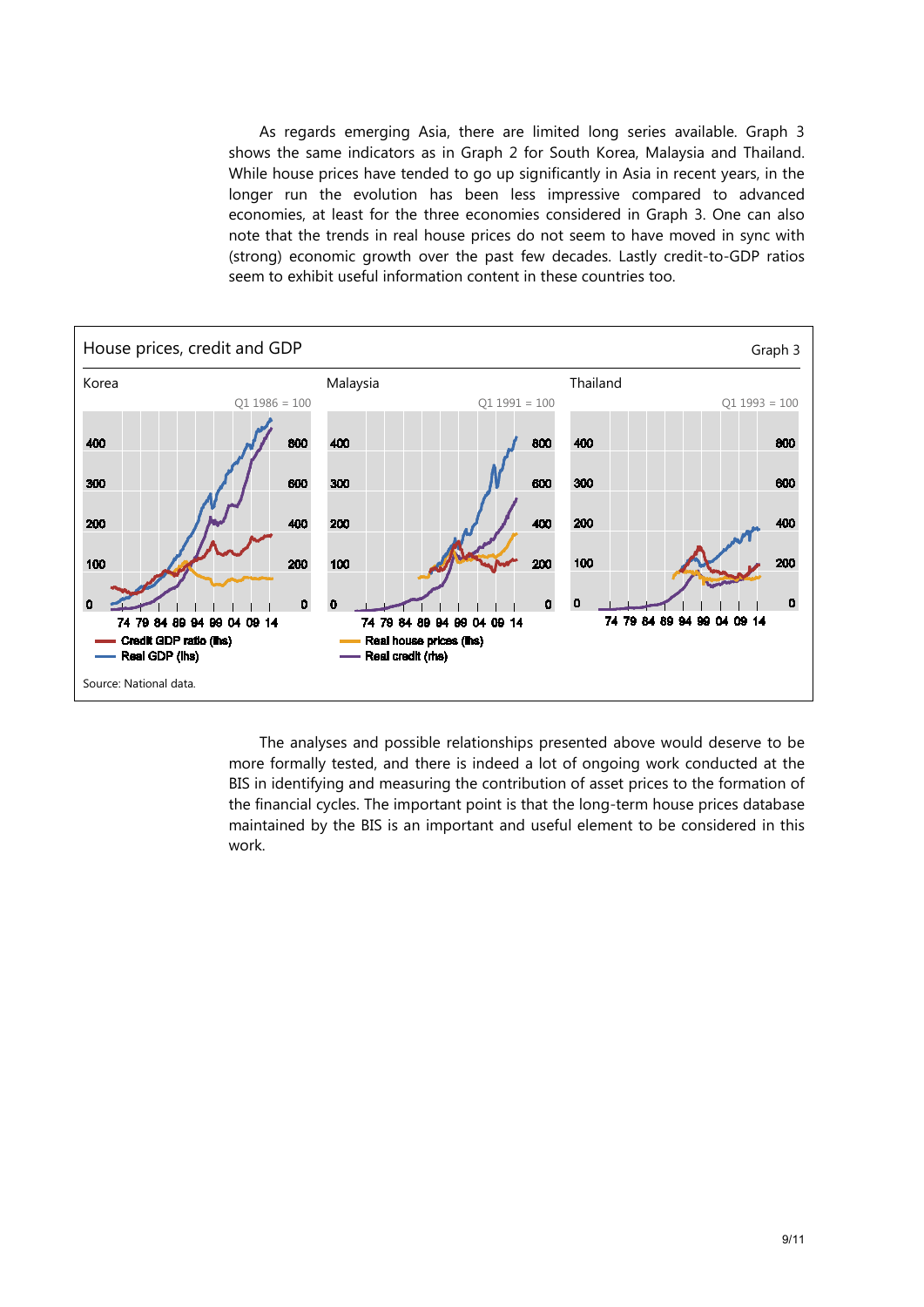# References

Bank for International Settlements (2002): *72nd Annual Report*, June.

Bank for International Settlements (2005): *75th Annual Report*, June.

Bank for International Settlements (2014a): *84th Annual Report*, June.

Bank for International Settlements (2014b): *Residential property price developments – first quarter of 2014*, available on http://www.bis.org/statistics/pp.htm.

Borio C (2013): *The Great Financial Crisis: setting priorities for new statistics*, BIS Working Papers, No 408, April.

Borio, C and M Drehmann (2009): *Assessing the risk of banking crises - revisited*, BIS Quarterly Review, March.

Borio, C, N Kennedy and S Prowse (1994): *Exploring aggregate asset price fluctuations across countries: measurement, determinants and monetary policy implications*, BIS Economic Papers, No 40, April.

Carnot, N, Koen, V, and B Tissot (2011): *Economic Forecasting and Policy*, 2nd edition, Palgrave Macmillan.

Case, K E., Quigley, J M., R J. Shiller (2013): *Wealth Effects Revisited: 1975-2012,* NBER Working Paper, No 18667.

Debelle, G (2004): *Household debt and the macroeconomy*, BIS Quarterly Review, March.

Dembiermont, C, Drehmann, M and S Muksakunratana (2013): *How much does the private sector really borrow - a new database for total credit to the private nonfinancial sector*, BIS Quarterly Review, March.

Drehmann, M (2013): *Total credit as an early warning indicator for systemic banking crises*, BIS Quarterly Review, June.

Eurostat (2013): *Handbook on Residential Property Prices Indices,*  [http://epp.eurostat.ec.europa.eu/portal/page/portal/hicp/methodology/hps/rppi\\_ha](http://epp.eurostat.ec.europa.eu/portal/page/portal/hicp/methodology/hps/rppi_handbook) [ndbook.](http://epp.eurostat.ec.europa.eu/portal/page/portal/hicp/methodology/hps/rppi_handbook)

Goldman Sachs Global Macro Research (2014): *Potential cracks in the housingvaluation foundation,* Global Economics Weekly 14/37, November.

Goodhart, C and Hofmann, B (2008): *House Prices, Money, Credit and the Macroeconomy*, ECB Working Paper Series No 888, April.

Heath, R (2013): *Why are the G-20 Data Gaps Initiative and the SDDS Plus Relevant for Financial Stability Analysis?* IMF Working Paper WP/13/6.

IMF (2014): *Global Housing Watch: Quarterly Update*, October, [http://www.imf.org/external/research/housing/index.htm.](http://www.imf.org/external/research/housing/index.htm)